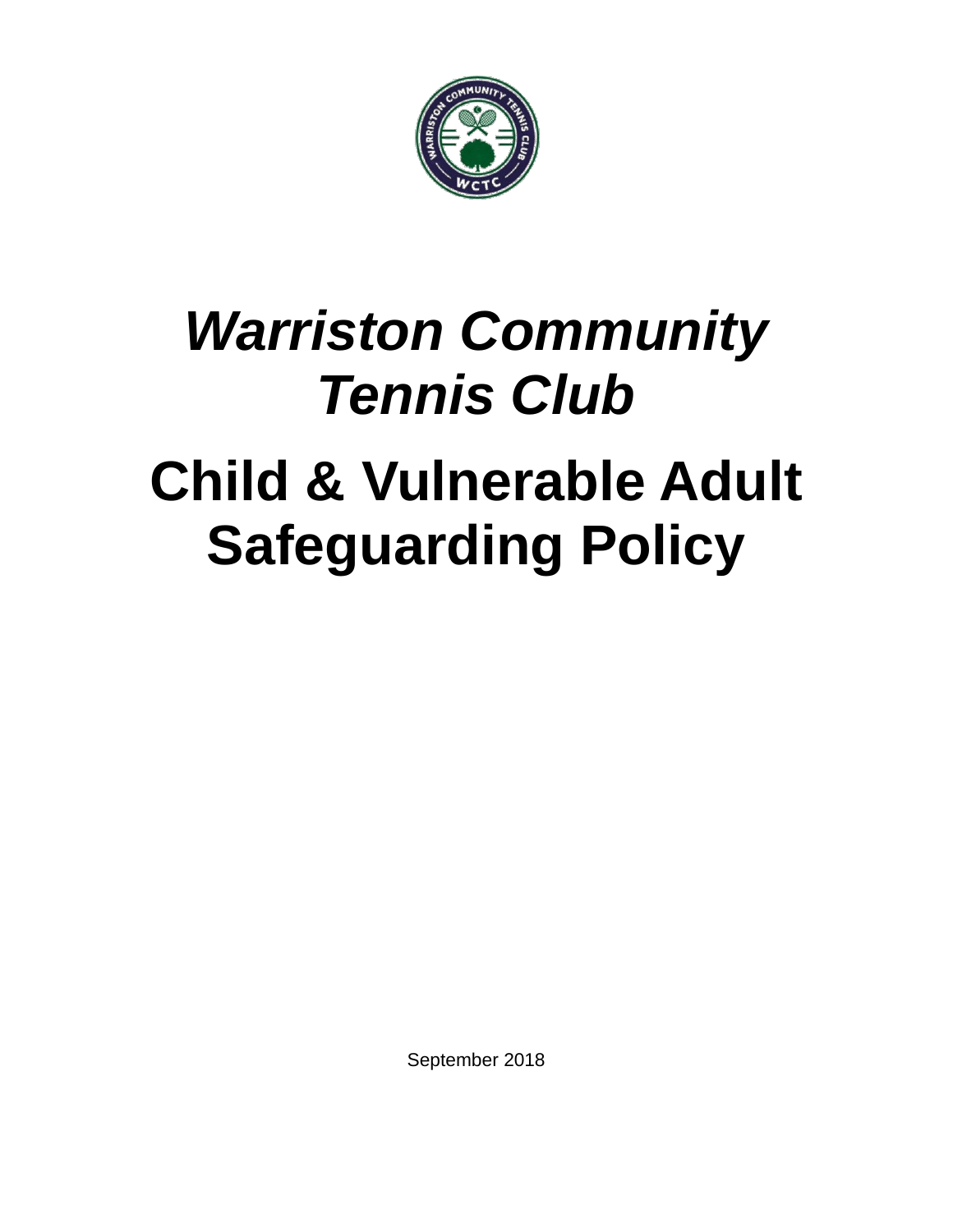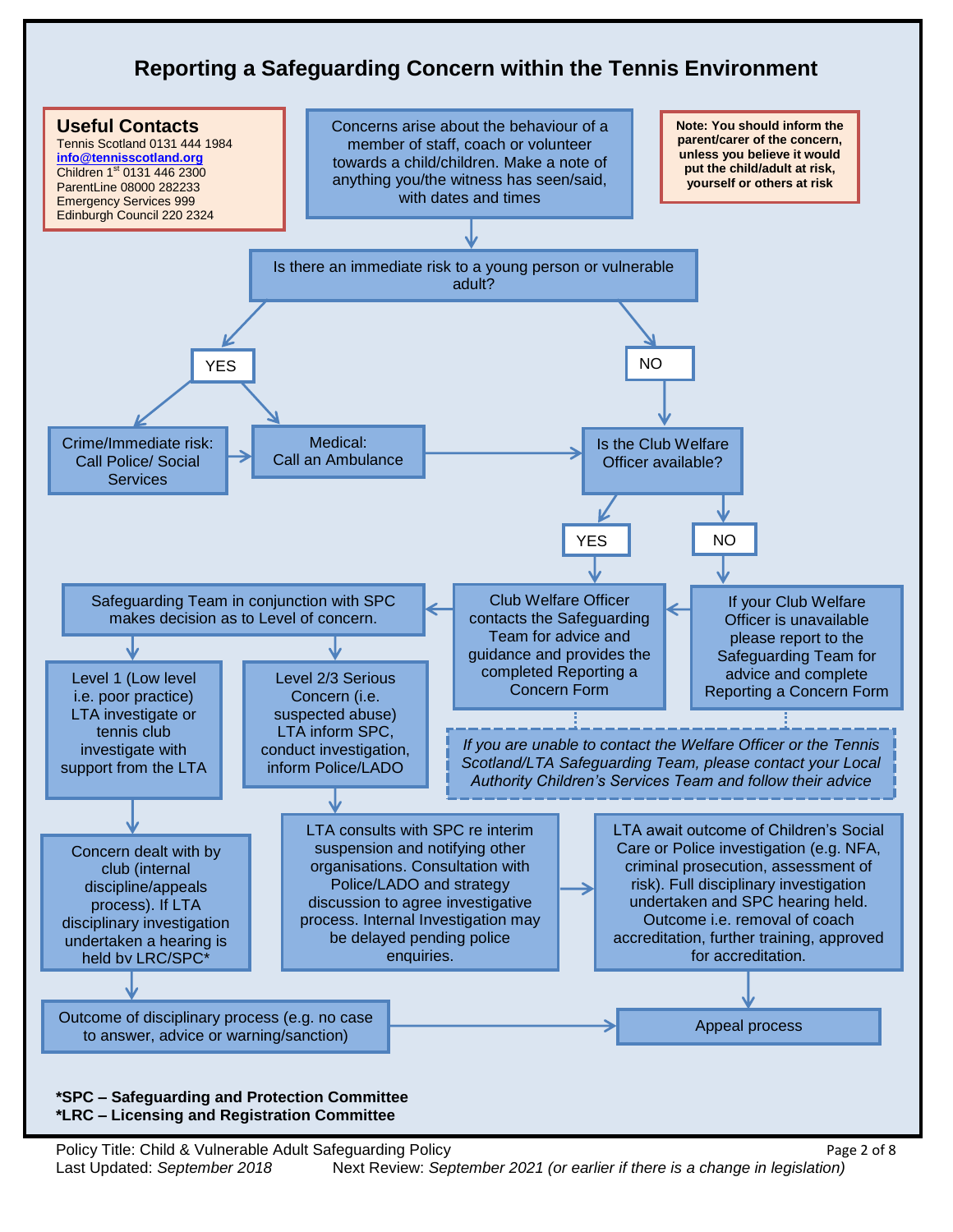# **Safeguarding Policy**

## **1. Policy statement**

Warriston Community Tennis Club is committed to prioritising the well-being of all children and adults at risk, promoting safeguarding in our club at all times. This Policy aims to minimise risk, deliver a positive tennis experience for everyone and respond appropriately to all safeguarding concerns/disclosures. It is based on and takes account of the relevant LTA model documents and advice form Tennis Scotland.

#### **2. Use of terminology**

**Child:** a person under the age of eighteen years.

Note that some legislation in Scotland defines a child as a person under sixteen years old. However, where there is any safeguarding concern, anyone under the age of 18 is regarded as a child unless advised otherwise by Tennis Scotland/LTA Safeguarding Team.

**Adult at risk of abuse or neglect:** a person aged eighteen years or over who is, or may be, in need of community care services by reason of disability, age or illness; and is, or may be, unable to take care of, or unable to protect him or herself against abuse or neglect.

**Safeguarding children:** protecting children from abuse and neglect, preventing the impairment of children's health or development, ensuring that they grow up in circumstances consistent with the provision of safe and effective care, and taking action to enable all children to have the best life chances.

**Safeguarding adults at risk:** protecting adults from abuse and/or neglect. Enabling adults to maintain control over their lives and make informed choices without coercion. Empowering adults at risk, consulting them before taking action, unless someone lacks the capacity to make a decision, or their mental health poses a risk to their own or someone else's safety, in which case, always acting in his or her best interests. *(See appendix A for full glossary of terms)*.

# **3. Scope**

This Policy is applicable to all staff, volunteers, committee members, coaches and club members. It is in line with national legislation and applicable across the UK. Advice, guidance and support is available from Tennis Scotland and the LTA Safeguarding Team.

**4. Responsibility for the implementation of the Safeguarding Policy, Code of Conduct and Reporting Procedure**

## **SAFEGUARDING IS EVERYONE'S RESPONSIBILITY: NOT RESPONDING TO A SAFEGUARDING CONCERN IS NOT AN OPTION.**

- Warriston Community Tennis Club's committee has overall accountability for this Policy and its implementation
- Our club's Welfare Officer is responsible for updating this Policy in line with legislative and club developments
- All individuals involved in/present at the club are required to adhere to the Policy and Code of Conduct
- The LTA Safeguarding Team and Tennis Scotland can offer support to help clubs proactively safeguard.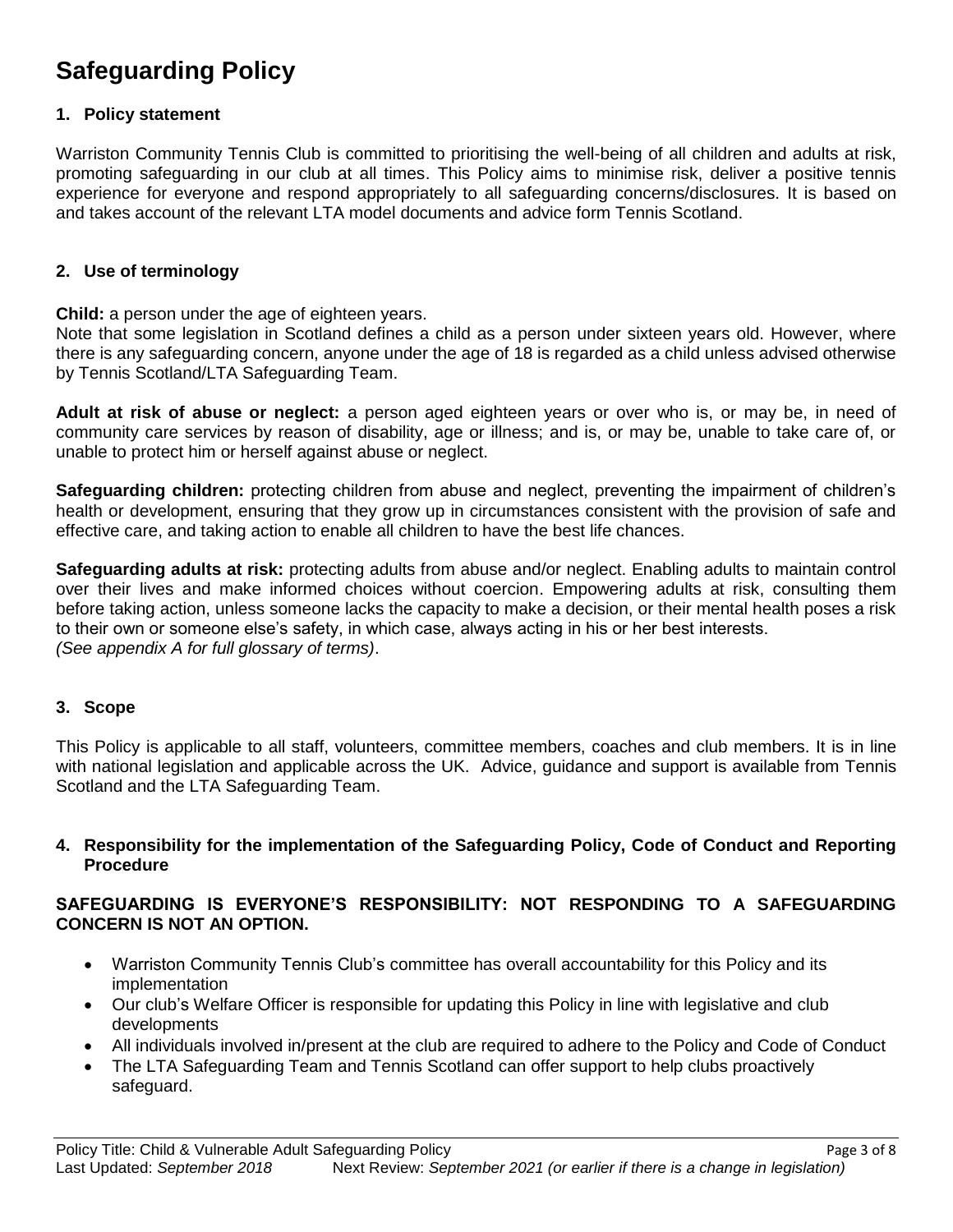# **Where there is a safeguarding concern/disclosure:**

- The individual who is told about, hears, or is made aware of the concern/disclosure is responsible for following the Reporting a Safeguarding Concern Procedure (page 2). Unless someone is in immediate danger, they should inform the club's Welfare Officer, Tennis Scotland Safeguarding lead or LTA Safeguarding Team.
- The club's Welfare Officer is responsible for reporting safeguarding concerns to Tennis Scotland.
- The LTA Safeguarding Team is responsible for assessing all safeguarding concern/disclosures that are reported to them and working with the club's Welfare Officer and Tennis Scotland Safeguarding Lead to follow up as appropriate, prioritising the well-being of the child/adult at risk at all times. Depending on the concern/disclosure, a referral may be made to:
	- o The police in an emergency (999);
	- $\circ$  City of Edinburgh Council Social Care Direct (for adult and child protection issues) (tel *0131 200 2324, [socialcaredirect@edinburgh.gov.uk\)](mailto:socialcaredirect@edinburgh.gov.uk);*
	- o Disclosure Scotland, Adult Social Work Team for concerns/disclosures about a member of staff, consultant, coach, official or volunteer *(tel 0300 020 00401).*
- Where the individual does not feel comfortable about raising a concern with the club's Welfare Officer, s/he should contact Tennis Scotland, Children 1st or the Council Social Care team.
- The individual should provide as much information as possible including her/his name and contact details, names of people involved, date, time and location and whether any witnesses were present. If s/he wishes to remain anonymous, s/he should recognise that her/his name will be required if the matter is taken to the police.
- The club will take appropriate action to protect an individual who raises a concern in good faith.

# **5. Breaches of the Safeguarding Policy, Code of Conduct and Reporting Procedure**

Breaches of this Policy and/or failure to comply with the outlined responsibilities may result in disciplinary action leading to possible exclusion from the club, dismissal and legal action; and/or termination of current and future roles within the club and roles in other clubs, the LTA, Tennis Scotland, Tennis Wales and the Tennis Foundation*.* Actions taken by players, parents or carers, staff, consultants, volunteers, officials, coaches inside or outwith the club that are seen to contradict this Policy may be considered a violation of this Policy.

Where an appeal is lodged in response to a safeguarding decision made by the club, the individual should adhere to the club's appeal procedure.

# **Codes of Conduct**

# **All staff, volunteers and members of Warriston Community Tennis Club agree to:**

- Prioritise the well-being of all children, and adults at risk at all times
- Treat all children and adults at risk fairly and with respect
- Help to create a safe and inclusive environment both on and off court
- Not allow any rough or dangerous behaviour, bullying or the use of bad or inappropriate language
- Report all allegations of abuse or poor practice to the club Welfare Officer
- Not use any sanctions that humiliate or harm a child or adult at risk
- Value and celebrate diversity and make all reasonable efforts to meet individual needs
- Keep clear boundaries between professional and personal life, including on social media
- Have the relevant consent from parents/carers, children and adults before taking or using photos and videos
- Refrain from making physical contact with children or adults unless it is necessary as part of an emergency or congratulatory (e.g. handshake / high five)
- Not consume alcohol inappropriately during club activities or coaching sessions (excluding social events)
- Ensure roles and responsibilities are clear and everyone has the required information and training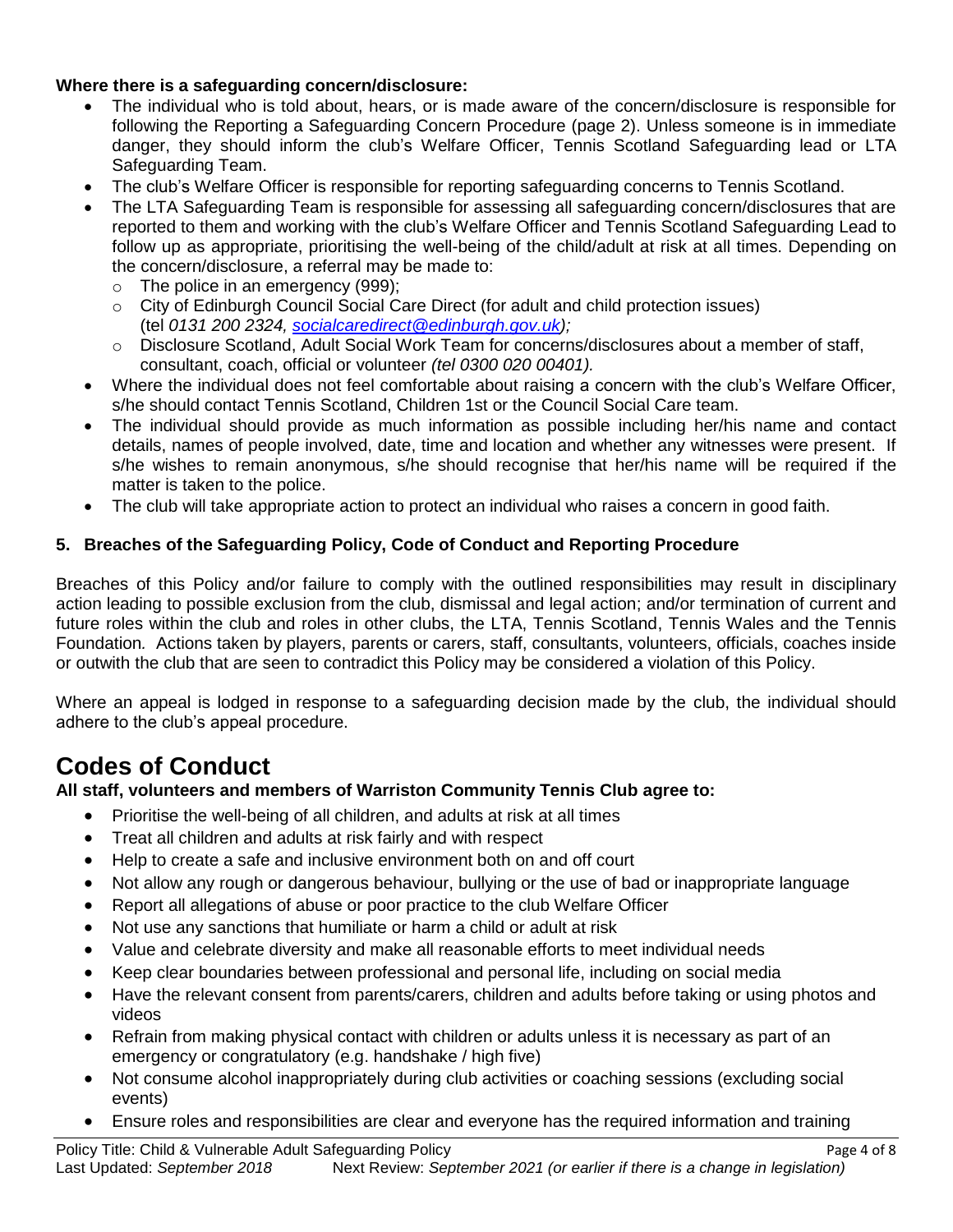- Avoid being alone with a child or adult at risk unless in an emergency
- Avoid transporting children or adults at risk, unless this is required as part of a club activity (e.g. away match), there is another adult in the vehicle and parental/carer permission has been obtained. The correct safety child seats/restraints should be used.
- Not abuse, neglect, harm or discriminate against anyone, or act in a way that may be interpreted as such
- Not have a relationship with anyone under 18 whom they are coaching or responsible for
- Not to have a relationship with anyone over 18 whilst continuing to coach or be responsible for them

### **Children: All children agree to:**

- Be friendly, supportive and welcoming to other children and adults
- Play fairly and honestly
- Respect club coaches, staff, volunteers and officials and accept their decisions
- Take care of equipment and club property
- Respect all participants regardless of age, gender, ability, race, culture, religion or sexual identity
- Not use bad, inappropriate or racist language, including on social media
- Not bully, intimidate or harass anyone, including on social media
- Not smoke, drink alcohol or take illegal drugs of any kind on club premises or whilst representing the club at competitions or events
- Talk to the club Welfare Officer about any concerns or worries they have about themselves or others

## **Adults: All adults agree to:**

- Use appropriate language at all times
- Be realistic and supportive of your child and other children
- Treat all children, adults, volunteers, coaches, officials and members of staff with respect
- Behave responsibly at the venue, respect rules and teach your child(ren) to do so
- Accept the official's decisions and do not go on court or interfere with matches
- Deliver and collect your child punctually from the venue
- Ensure your child has appropriate clothing for the weather conditions
- Ensure that your child understands the children's code of conduct
- Adhere to your venue's safeguarding policy, diversity and inclusion policy, rules and regulations
- Provide emergency contact details and any relevant information about your child including medical history

This Policy is reviewed every 3 years (or earlier if required by legislative change, good practice or incident).

#### **This Policy is recommended for approval by:**

| <b>Club Committee President:</b> | <b>Richard Sweet</b>   | Date: | 27 September 2018 |
|----------------------------------|------------------------|-------|-------------------|
| Club Welfare Officer:            | <b>Alison Campbell</b> | Date: | 27 September 2018 |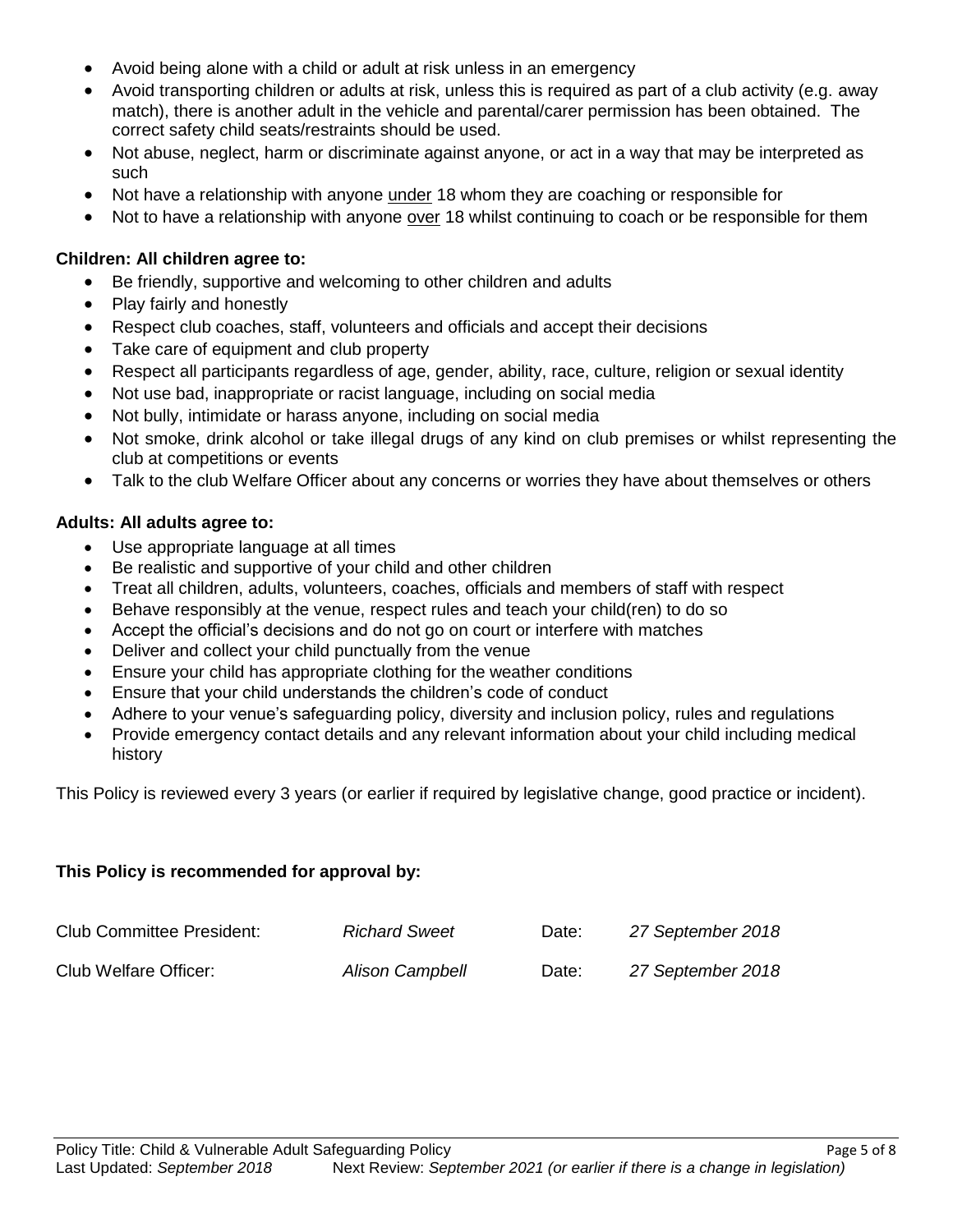# **Appendix A: Glossary of Terms**

**Safeguarding:** protecting **children** from abuse and neglect, preventing the impairment of children's health or development, ensuring that children are growing up in circumstances consistent with the provision of safe and effective care, and taking action to enable all children to have the best life chances. Enabling **adults at risk** to achieve the outcomes that matter to them in their life; protecting their right to live in safety, free from abuse and neglect. Empowering and supporting them to make choices, stay safe and raise any concerns. Beginning with the assumption that an individual is best-placed to make decisions about their own wellbeing, taking action on their behalf only if someone lacks the capacity to make a decision, they are exposed to a life-threatening risk, someone else may be at risk of harm, or a criminal offence has been committed or is likely to be committed.

## **Abuse and neglect**

**Physical abuse:** A form of abuse which may involve hitting, shaking, throwing, poisoning, burning or scalding, drowning, suffocating or otherwise causing physical harm to a child or adult at risk. Physical harm may also be caused when a parent or carer fabricates the symptoms of, or deliberately induces illness

**Sexual abuse:** Involves forcing or enticing a child or young person to take part in abuse sexual activities, not necessarily involving a high level of violence, whether or not the child is aware of what is happening. The activities may involve physical contact, including assault by penetration (for example, rape or oral sex) or nonpenetrative acts such as masturbation, kissing, rubbing and touching outside of clothing. They may also include non-contact activities, such as involving children in looking at, or in the production of, sexual images, watching sexual activities, encouraging children to behave in sexually inappropriate ways, or grooming a child in preparation for abuse (including via the internet). Sexual abuse is not solely perpetrated by adult males. Women can also commit acts of sexual abuse, as can other children

**Emotional abuse:** The persistent emotional maltreatment of a child or adult at risk such as to cause severe and persistent adverse effects on their emotional development. It may involve conveying to a child/ adult at risk that they are worthless or unloved, inadequate, or valued only insofar as they meet the needs of another person; not giving them opportunities to express their views; deliberately silencing them or 'making fun' of what they say or how they communicate. It may feature age or developmentally inappropriate expectations being imposed, including interactions that are beyond a child or adult at risk's developmental capability, as well as overprotection and limitation of exploration and learning, or preventing them participating in normal social interaction. It may involve seeing or hearing the ill-treatment of another. It may involve serious bullying (including cyber bullying), causing a child or adult at risk to feel frightened or in danger, or the exploitation or corruption of children. Some level of emotional abuse is involved in all types of maltreatment of a child, though it may occur alone.

**Neglect:** The persistent failure to meet a child/ adult at risk's basic physical and/or psychological needs, likely to result in the serious impairment of their health or development. It may involve a parent or carer failing to:

- $\circ$  provide adequate food, clothing and shelter (including exclusion from home or abandonment);
- o protect a child/ adult at risk from physical and emotional harm or danger;
- $\circ$  ensure adequate supervision (including the use of inadequate care-givers); or
- o ensure access to appropriate medical care or treatment.

It may also include neglect of, or unresponsiveness to, a child's or adult at risk's basic emotional needs. Neglect may occur during pregnancy as a result of maternal substance abuse.

#### **Additional examples of abuse and neglect of adults at risk**

**Financial abuse**: having money or property stolen; being defrauded; being put under pressure in relation to money or other property; and having money or other property misused.

**Discriminatory abuse**: treating someone in a less favourable way and causing them harm, because of their age, gender, sexuality, gender identity, disability, socio-economic status, ethnic origin, religion and any other visible or non-visible difference.

**Domestic abuse**: includes physical, sexual, psychological or financial abuse by someone who is, or has been a partner or family member. Includes forced marriage, female genital mutilation and honour-based violence (an act of violence based on the belief that the person has brought shame on their family or culture). Domestic abuse does not necessarily involve physical contact or violence.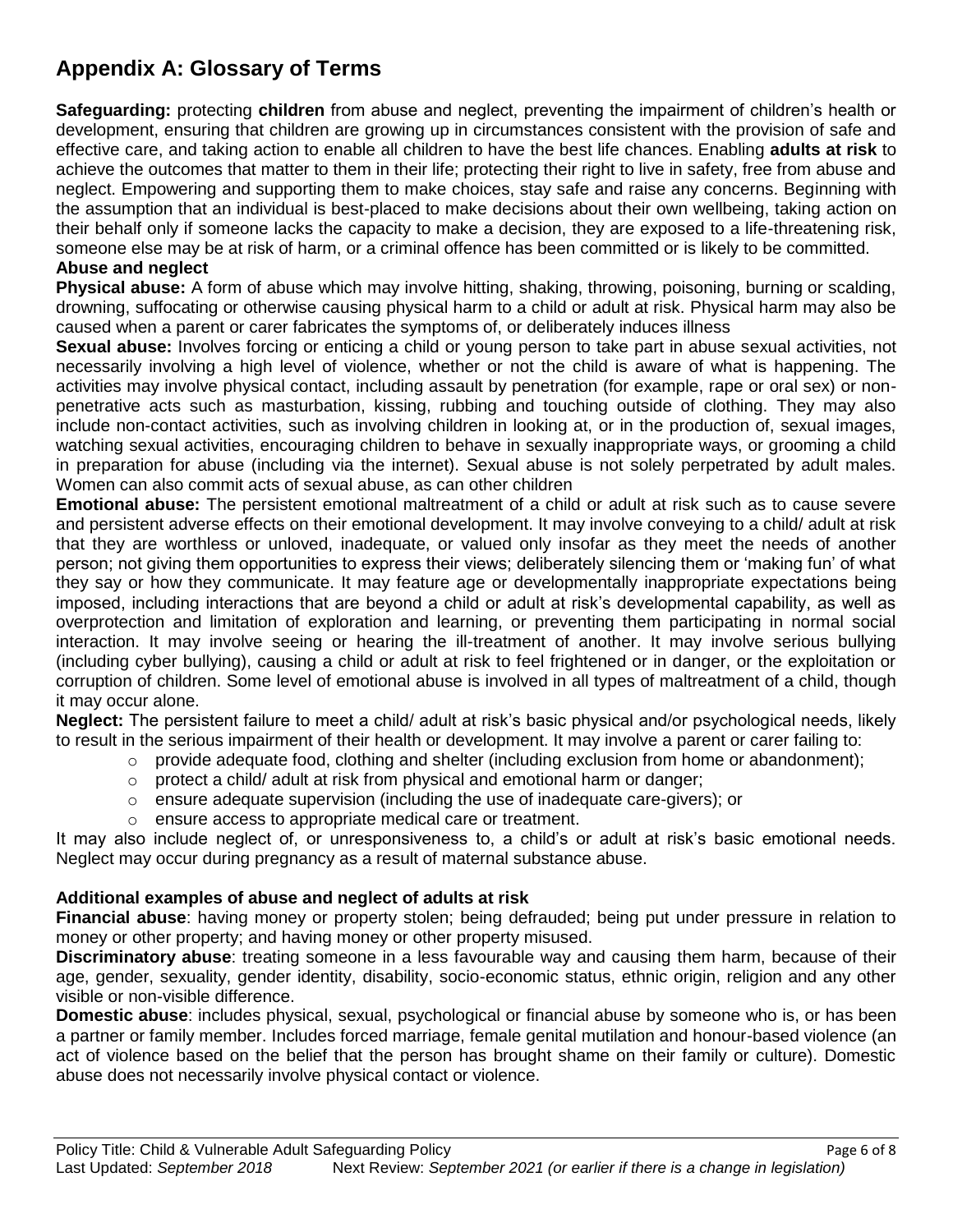**Psychological abuse:** including emotional abuse, threats of harm or abandonment, deprivation of contact, humiliation, blaming, controlling, intimidation, coercion, harassment, verbal abuse, isolation or withdrawal from services or supportive networks.

**Organisational abuse**: where the needs of an individual are not met by an organisation due to a culture of poor practice or abusive behaviour within the organisation.

**Self-neglect:** behaviour which threatens an adult's personal health or safety (but not that of others). Includes an adult's decision to not provide themselves with adequate food, clothing, shelter, personal hygiene, or medication (when indicated), or take appropriate safety precautions

**Modern slavery**: encompasses slavery, human trafficking, criminal and sexual exploitation, forced labour and domestic servitude. Traffickers and slave masters use whatever means they have at their disposal to coerce, deceive and force individuals into a life of abuse, servitude and inhumane treatment.

- A person who is being abused may experience more than one type of abuse
- Harassment, and bullying are also abusive and can be harmful
- Female Genital Mutilation (FGM) is now recognised as a form of physical, sexual and emotional abuse
- Child Sexual Exploitation is recognised as a form of sexual abuse in which children are sexually exploited for money, power or status
- Child trafficking is recognised as child abuse; children may be to multiple forms of exploitation, recruited, moved or transported to, or within the UK, then exploited, forced to work or sold.
- Abuse of whatever kind cannot be condoned for religious or cultural reasons
- Abuse can have immediate and long-term impacts on well-being, including anxiety, depression, substance misuse, eating disorders, self-destructive conduct, offending and anti-social conduct
- Those committing abuse are most often adults, male and female, but child-to-child abuse can occur.

# **Appendix B: What to do if a disclosure from a child or adult at risk is made to you** (normally this would be through the club Welfare Officer):

- 1. Reassure the child/adult that s/he is right to report the behaviour
- 2. Listen carefully and calmly to him/her
- 3. Keep questions to a minimum; never ask leading questions
- 4. Do not promise secrecy. Inform him/her that you must report your conversation to the Welfare Officer and/or Tennis Scotland Safeguarding Lead (and the police in an emergency) because it is in his/her best interest
- 5. REPORT IT! If someone is in immediate danger call the police (999), otherwise talk to the Welfare Officer, Tennis Scotland Safeguarding Lead or LTA Safeguarding Team as soon as possible. Once reported, the Safe and Inclusive Tennis Team will work with you to ensure the safety and well-being of the child/ adult at risk
- 6. Do not permit personal doubt prevent you from reporting the concern/disclosure
- 7. Make an immediate objective written record of the conversation using the Reporting a Concern Form *(Welfare Officer only)*. Make certain you distinguish between what the person has actually said and the inferences you may have made. Your report should be sent to the Tennis Scotland Lead or LTA Safeguarding Team within 48 hours of the incident, who will store it safely.